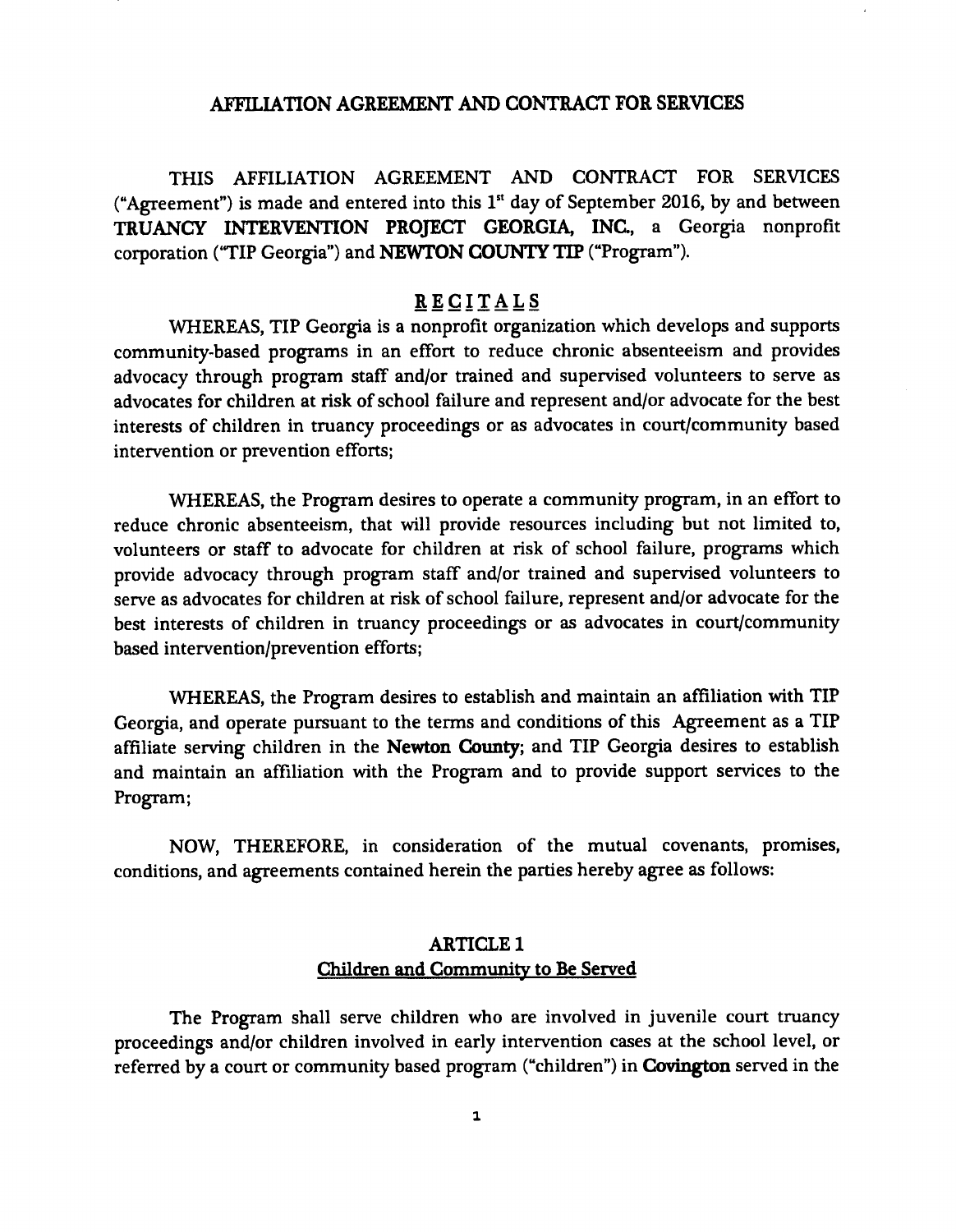Newton County, ("Community"), and shall endeavor to increase the number of children served in the community to meet existing and future needs.

# ARTICLE 2 Program Responsibilities

Operation of <sup>a</sup> TIP Program. The Program shall establish, develop and operate <sup>a</sup> TIP Program that shall recruit screen, train, and supervise volunteer advocates volunteers"), community partners (" partners") and/or program staff ("staff') to advocate on behalf of children who are chronically absent from school.

Participation in Training and Statewide Events. The Program shall participate in the training opportunities periodically provided by TIP Georgia, including, but not limited to, the Truancy Intervention Network conferences and TIP Georgia training seminars.

Fiscal Responsibility. The Program shall use all TIP allocated funding in accordance with its intended purpose of serving chronically absent children and their families and shall comply with all use restrictions or other requirements of TIP Georgia or any other funding source.

Statistical Reporting. The Program shall provide to TIP Georgia such statistical information regarding the Children served. Such statistical information shall include, but not be limited to, the information requested in TIP Georgia's standard statistical report form to be submitted by June 12, 2017.

## ARTICLE 3 TIP Georgia Responsibilities

Operation of <sup>a</sup> Statewide Organization. TIP Georgia shall maintain <sup>a</sup> statewide organization.

Services provided to the Program. TIP Georgia shall provide the following services to the Program:

- A. Technical assistance in the day to day operation of the Program as may be reasonably requested, including:
	- 1. Support with the organization and development of a local Board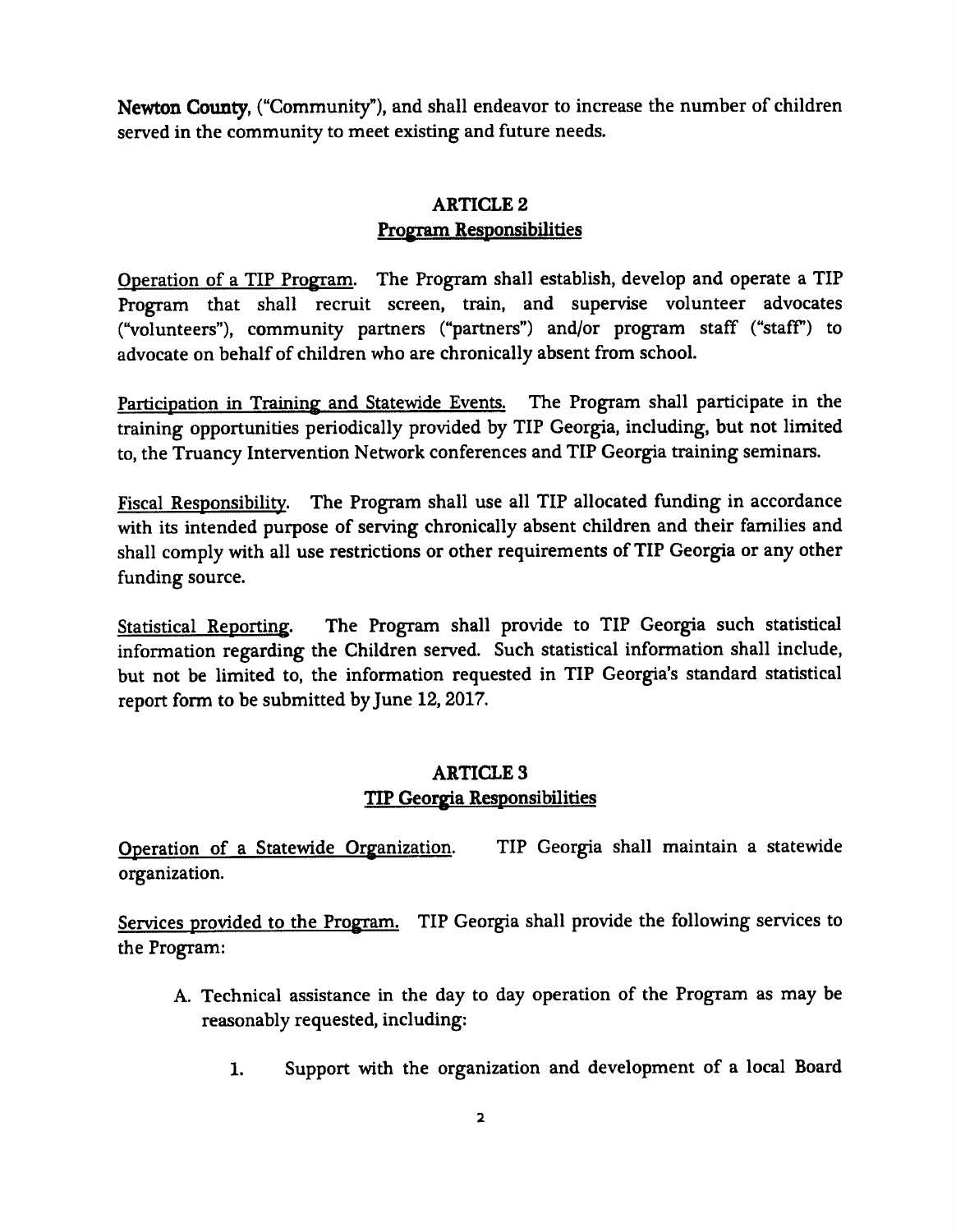and advisory committee;

- 2. Local resource development;
- 3. Financial management;
- 4. Support with volunteer recruitment, screening, training, supervision and recognition;
- 5. Support with program planning and evaluation;<br>6. Legal consultation on truancy and educational n
- 6. Legal consultation on truancy and educational neglect issues;<br>7. Legislative advocacy to actively pursue policy for the enhance
- Legislative advocacy to actively pursue policy for the enhancement of the Program;
- 8. Community education and publicity;

Financial Support. TIP Georgia shall provide the Program financial support in the amount of \$1,600.00 which shall be paid in one installment. All payments shall be contingent upon the availability of funding from the State Bar of Georgia and the Program's adherence to the terms of this Agreement.

# ARTICLE 4 Term of Agreement

This Agreement shall be effective as of the date set forth above and shall continue until June 30, 2017, or until it is terminated pursuant to Article <sup>5</sup> of this Agreement.

### ARTICLE 5 Termination

Loss of Funding. This Agreement may be modified upon thirty (30) days written notice by TIP Georgia if <sup>a</sup> loss of or lack of funding renders it impossible for TIP Georgia to satisfactorily perform the functions and tasks contemplated by this Agreement.

Termination Upon Notice. Either party may terminate this Agreement by providing to the other party one hundred eighty (180) days advance written notice.

Termination by Mutual Consent. This agreement may be terminated at any time upon the mutual written consent of both parties.

Method of Termination. Any termination shall be in writing and shall contain the reason for the termination and the effective date of the termination.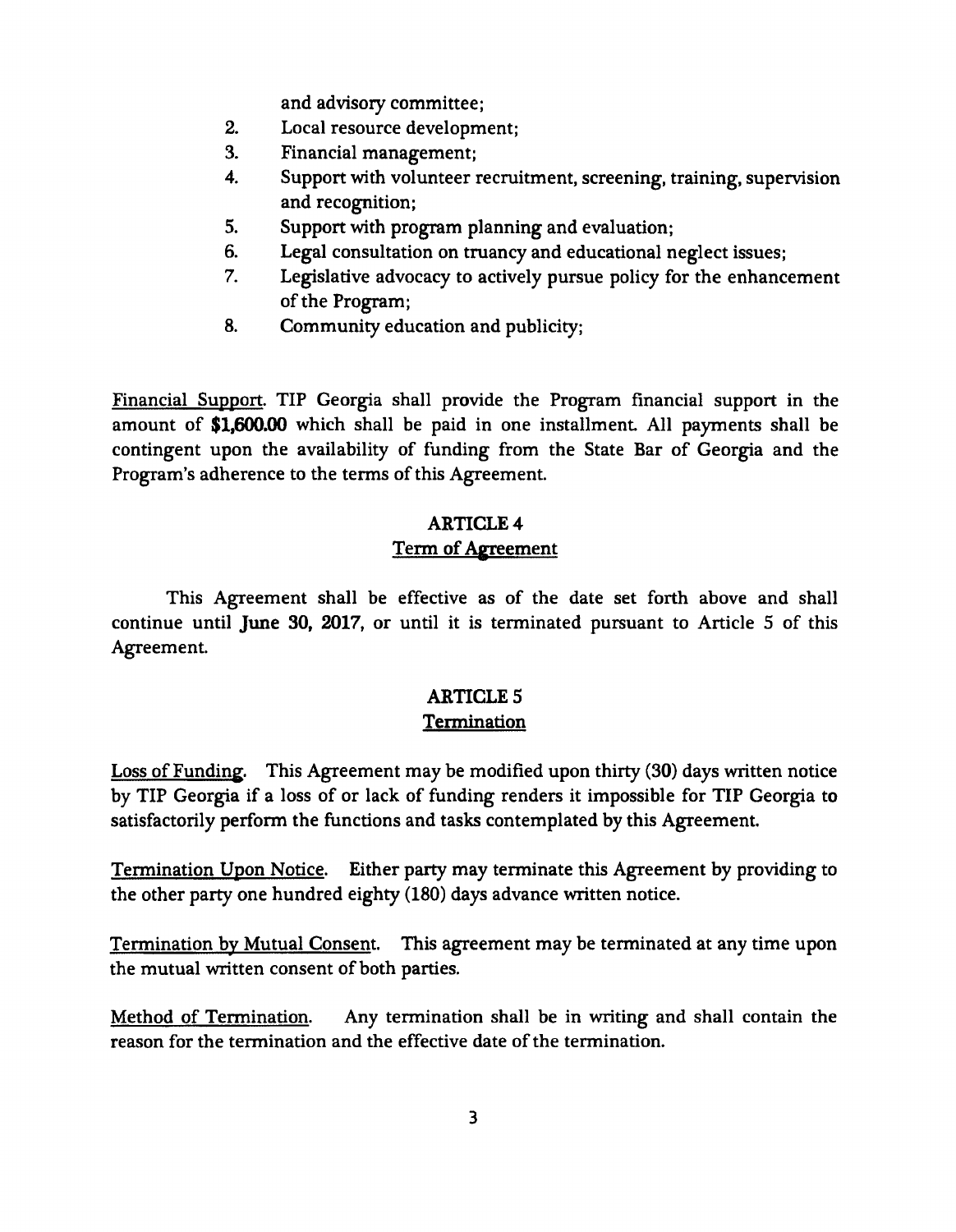### ARTICLE 6 Use of Name and Logo

The Program acknowledges and agrees that the name "Truancy Intervention Project" and/or TIP and the associated logo may only be used by the Program so long as this Agreement is effective and the Program maintains its affiliation with TIP Georgia. The Program shall not use this name, or any similar name or the associated logo if this Agreement is terminated for any reason, or if the Program ceases to be affiliated with TIP Georgia. The Program shall have no right to allow third-parties or subcontractors to use the "Truancy Intervention Project" and/or TIP name or associated logo on advertising or any type of commercial literature, nor shall the Program or any associated third-party sell merchandise containing the name or associated logo, without the prior review and written approval of TIP Georgia.

### ARTICLE 7 **Confidentiality**

The Program and TIP Georgia acknowledge and agree that information regarding the children and their families, and other information available to either party is confidential under federal and state laws, rules, regulations, ordinances and policies. The parties agree that during and subsequent to the term of this Agreement, they will maintain the confidentiality of any information related to the functions of either party to the full extent required by federal and/or state laws, rules, regulations, ordinances and policies, or ethical considerations. Both parties shall take all reasonable actions necessary to ensure that confidential information is not disclosed or distributed by its employees, volunteers, board members, representatives, agents or subcontractors in violation of this Agreement.

### ARTICLE 8 Indemnification

Indemnification by the Program. The Program shall indemnify and hold TIP Georgia harmless from any and all claims arising from any negligent, reckless or willful acts or omissions of the Program or its employees, volunteers, board members, representatives, agents or subcontractors, and from any and all costs, attorneys' fees, judgments, damages, fines, penalties, expenses and liabilities arising therefrom.